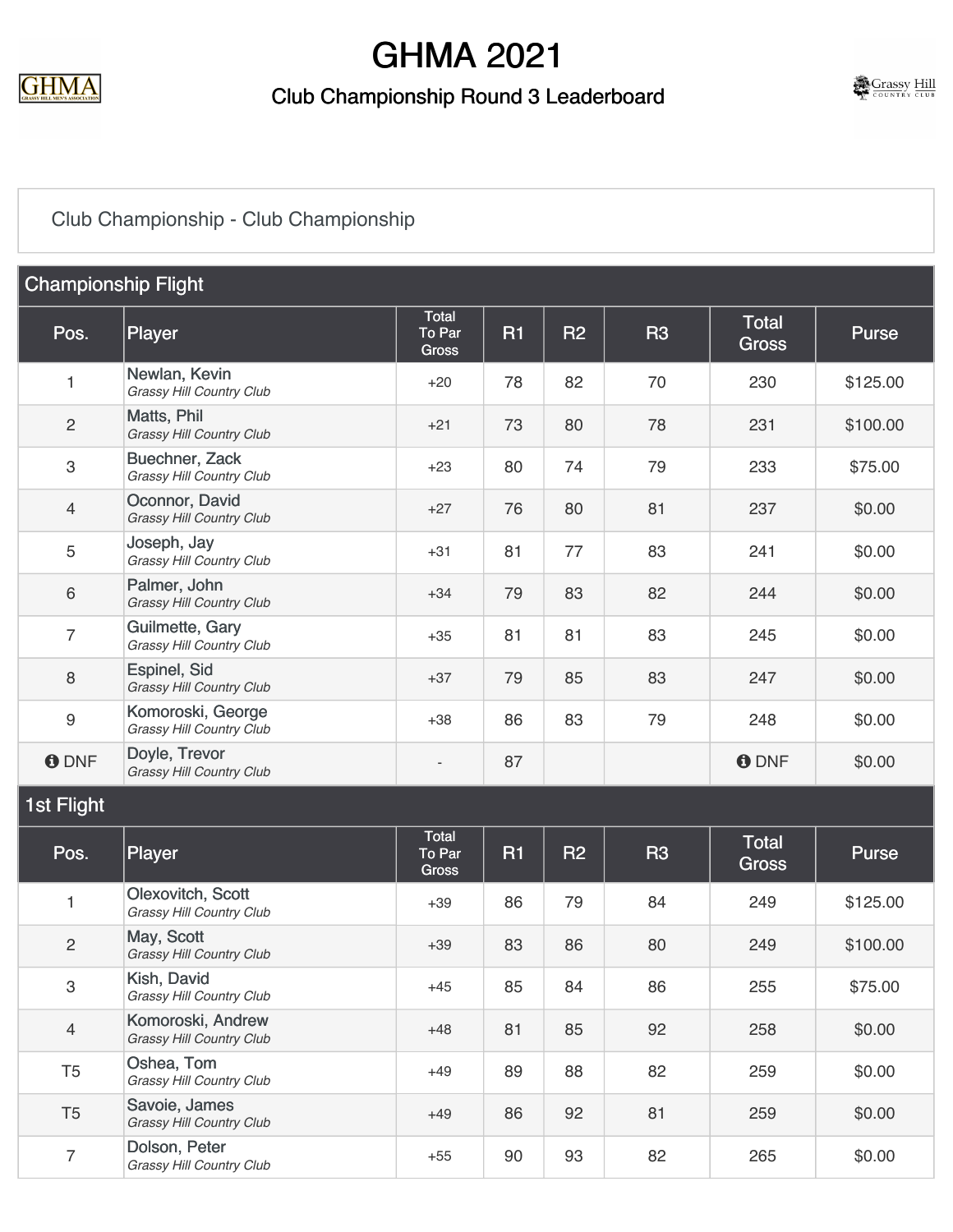





| $\,8\,$                   | <b>Taylor, Cliff</b><br>Grassy Hill Country Club       | $+56$                                  | 86        | 89        | 91        | 266                          | \$0.00       |  |  |
|---------------------------|--------------------------------------------------------|----------------------------------------|-----------|-----------|-----------|------------------------------|--------------|--|--|
| $9\,$                     | Kirkpatrick, William<br>Grassy Hill Country Club       | $+59$                                  | 89        | 96        | 84        | 269                          | \$0.00       |  |  |
| <b>WD</b>                 | Franco, Matt<br>Grassy Hill Country Club               | $\overline{\phantom{a}}$               | <b>WD</b> |           |           | <b>WD</b>                    | \$0.00       |  |  |
| <b>ODNF</b>               | Cronin, Tim<br><b>Grassy Hill Country Club</b>         |                                        | 94        |           |           | <b>O</b> DNF                 | \$0.00       |  |  |
| 2nd Flight                |                                                        |                                        |           |           |           |                              |              |  |  |
| Pos.                      | <b>Player</b>                                          | <b>Total</b><br>To Par<br><b>Gross</b> | <b>R1</b> | R2        | <b>R3</b> | <b>Total</b><br><b>Gross</b> | <b>Purse</b> |  |  |
| $\mathbf{1}$              | Santos, Kolby<br>Grassy Hill Country Club              | $+45$                                  | 86        | 87        | 82        | 255                          | \$125.00     |  |  |
| $\sqrt{2}$                | Grogan, Keith<br>Grassy Hill Country Club              | $+48$                                  | 80        | 91        | 87        | 258                          | \$100.00     |  |  |
| $\ensuremath{\mathsf{3}}$ | Nicholas, Michael J<br><b>Grassy Hill Country Club</b> | $+51$                                  | 87        | 87        | 87        | 261                          | \$75.00      |  |  |
| $\overline{4}$            | Nicholas, Michael A<br>Grassy Hill Country Club        | $+54$                                  | 93        | 85        | 86        | 264                          | \$0.00       |  |  |
| $\mathbf 5$               | O'Connor, James<br>Grassy Hill Country Club            | $+55$                                  | 96        | 90        | 79        | 265                          | \$0.00       |  |  |
| $\,6\,$                   | Pettinicchi, Michael<br>Grassy Hill Country Club       | $+58$                                  | 85        | 91        | 92        | 268                          | \$0.00       |  |  |
| $\overline{7}$            | Coleman, Pat<br>Grassy Hill Country Club               | $+60$                                  | 97        | 90        | 83        | 270                          | \$0.00       |  |  |
| 8                         | Calandro, Anthony                                      | $+65$                                  | 96        | 88        | 91        | 275                          | \$0.00       |  |  |
| <b>WD</b>                 | Seperack, Joseph<br>Grassy Hill Country Club           | $\qquad \qquad \blacksquare$           | 91        | <b>WD</b> |           | <b>WD</b>                    | \$0.00       |  |  |
| <b>WD</b>                 | Maher, Dennis<br>Grassy Hill Country Club              | $\overline{\phantom{m}}$               | <b>WD</b> |           |           | <b>WD</b>                    | \$0.00       |  |  |
| <b>ODNF</b>               | Phelan, Jeff<br><b>Grassy Hill Country Club</b>        |                                        | 92        |           |           | <b>ODNF</b>                  | \$0.00       |  |  |
| <b>NS</b>                 | Ravenelle, Tim<br><b>Grassy Hill Country Club</b>      |                                        | 102       | 100       | <b>NS</b> | <b>NS</b>                    | \$0.00       |  |  |
| 3rd Flight                |                                                        |                                        |           |           |           |                              |              |  |  |
| Pos.                      | <b>Player</b>                                          | <b>Total</b><br>To Par<br><b>Gross</b> | <b>R1</b> | <b>R2</b> | <b>R3</b> | Total<br><b>Gross</b>        | <b>Purse</b> |  |  |
| $\mathbf{1}$              | Brennan, Daniel<br><b>Grassy Hill Country Club</b>     | $+47$                                  | 84        | 87        | 86        | 257                          | \$125.00     |  |  |
| T <sub>2</sub>            | Stannard, Kenneth<br>Grassy Hill Country Club          | $+56$                                  | 87        | 89        | 90        | 266                          | \$87.50      |  |  |
| T <sub>2</sub>            | Hayes, Mike<br>Grassy Hill Country Club                | $+56$                                  | 90        | 86        | 90        | 266                          | \$87.50      |  |  |
| $\overline{4}$            | Korf, Steven<br>Grassy Hill Country Club               | $+58$                                  | 89        | 87        | 92        | 268                          | \$0.00       |  |  |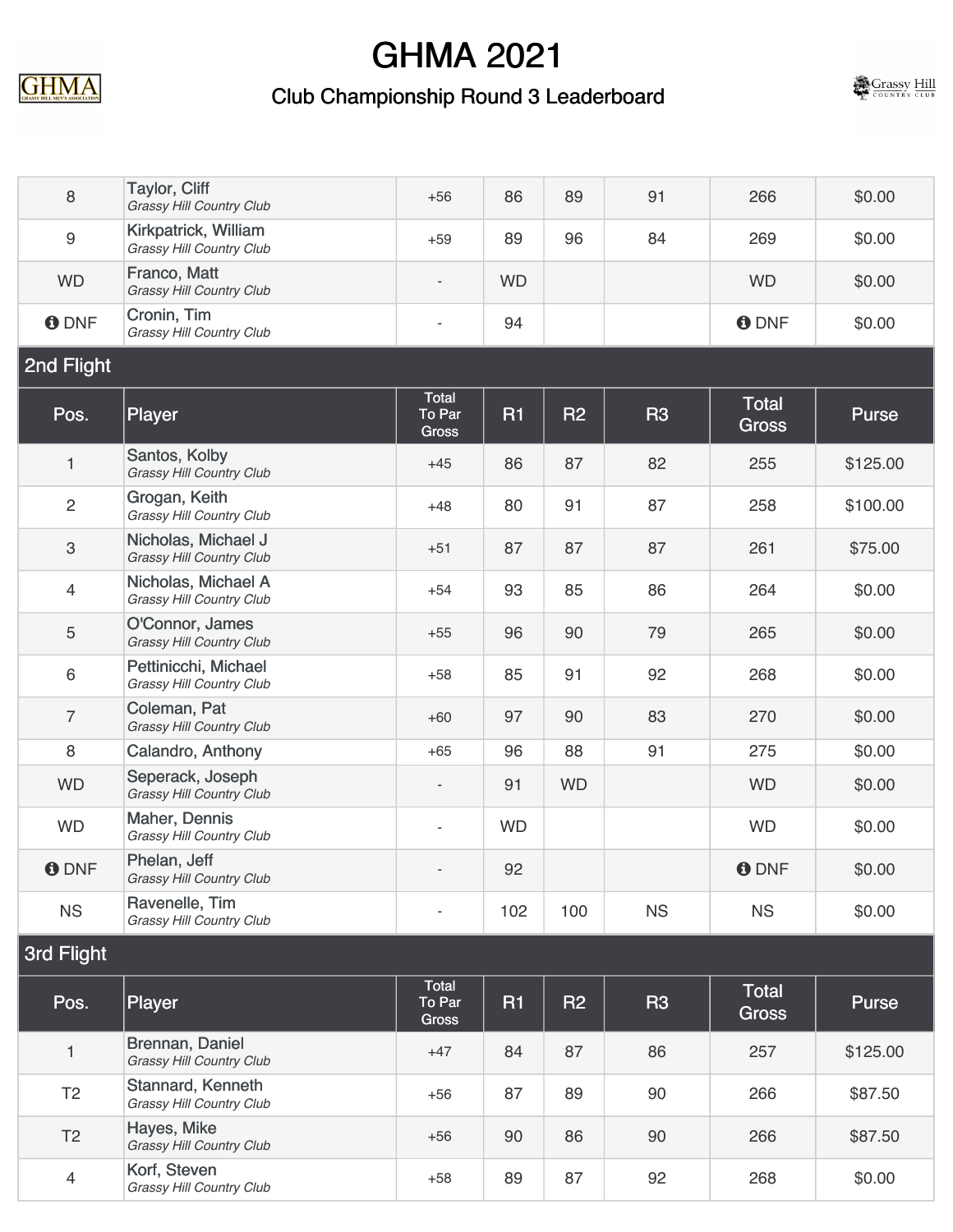





| 5                         | Odoy, Edwin<br><b>Grassy Hill Country Club</b>          | $+61$                        | 88        | 88        | 95          | 271                   | \$0.00   |  |
|---------------------------|---------------------------------------------------------|------------------------------|-----------|-----------|-------------|-----------------------|----------|--|
| 6                         | Tobin, Robert<br>Grassy Hill Country Club               | $+70$                        | 100       | 95        | 85          | 280                   | \$0.00   |  |
| $\overline{7}$            | Young, Todd<br>Grassy Hill Country Club                 | $+74$                        | 88        | 95        | 101         | 284                   | \$0.00   |  |
| NC                        | Russo, Mike<br>Grassy Hill Country Club                 | $\overline{\phantom{a}}$     | <b>NC</b> |           |             | <b>NC</b>             | \$0.00   |  |
| <b>ODNF</b>               | Stachelczyk, Steve<br>Grassy Hill Country Club          |                              | 89        | 95        |             | <b>O</b> DNF          | \$0.00   |  |
| <b>ODNF</b>               | Grogan, Brian<br>Grassy Hill Country Club               | $\overline{\phantom{a}}$     | 99        | 94        |             | <b>O</b> DNF          | \$0.00   |  |
| <b>ODNF</b>               | Morgillo, Joe<br>Grassy Hill Country Club               |                              | 97        |           |             | <b>O</b> DNF          | \$0.00   |  |
| <b>NS</b>                 | Daniels, Bill<br>Grassy Hill Country Club               | $\qquad \qquad \blacksquare$ | 94        | 89        | <b>NS</b>   | <b>NS</b>             | \$0.00   |  |
| 4th Flight                |                                                         |                              |           |           |             |                       |          |  |
| Pos.                      | <b>Player</b>                                           | <b>Total</b><br>To Par       | <b>R1</b> | <b>R2</b> | <b>R3</b>   | Total<br><b>Gross</b> | Purse    |  |
|                           |                                                         | <b>Gross</b>                 |           |           |             |                       |          |  |
| 1                         | Brown, Richard<br>Grassy Hill Country Club              | $+50$                        | 93        | 86        | 81          | 260                   | \$125.00 |  |
| $\overline{2}$            | Bonetti, Andrew<br><b>Grassy Hill Country Club</b>      | $+65$                        | 89        | 98        | 88          | 275                   | \$100.00 |  |
| $\ensuremath{\mathsf{3}}$ | Steinlauf, David<br>Grassy Hill Country Club            | $+67$                        | 96        | 89        | 92          | 277                   | \$75.00  |  |
| 4                         | <b>Blaney, Peter</b><br><b>Grassy Hill Country Club</b> | $+69$                        | 97        | 90        | 92          | 279                   | \$0.00   |  |
| 5                         | Talnose, William                                        | $+74$                        | 91        | 96        | 97          | 284                   | \$0.00   |  |
| 6                         | Porto, Michael<br>Grassy Hill Country Club              | $+91$                        | 97        | 100       | 104         | 301                   | \$0.00   |  |
| <b>O</b> DNF              | Egan, Jim<br>Grassy Hill Country Club                   |                              | 94        | 98        | <b>ODNF</b> | <b>ODNF</b>           | \$0.00   |  |
| <b>ODNF</b>               | Secondi, Robert<br><b>Grassy Hill Country Club</b>      |                              | 91        | 101       | <b>ODNF</b> | <b>O</b> DNF          | \$0.00   |  |
| <b>NS</b>                 | Denigris, Michael<br>Grassy Hill Country Club           |                              | <b>NS</b> |           |             | <b>NS</b>             | \$0.00   |  |